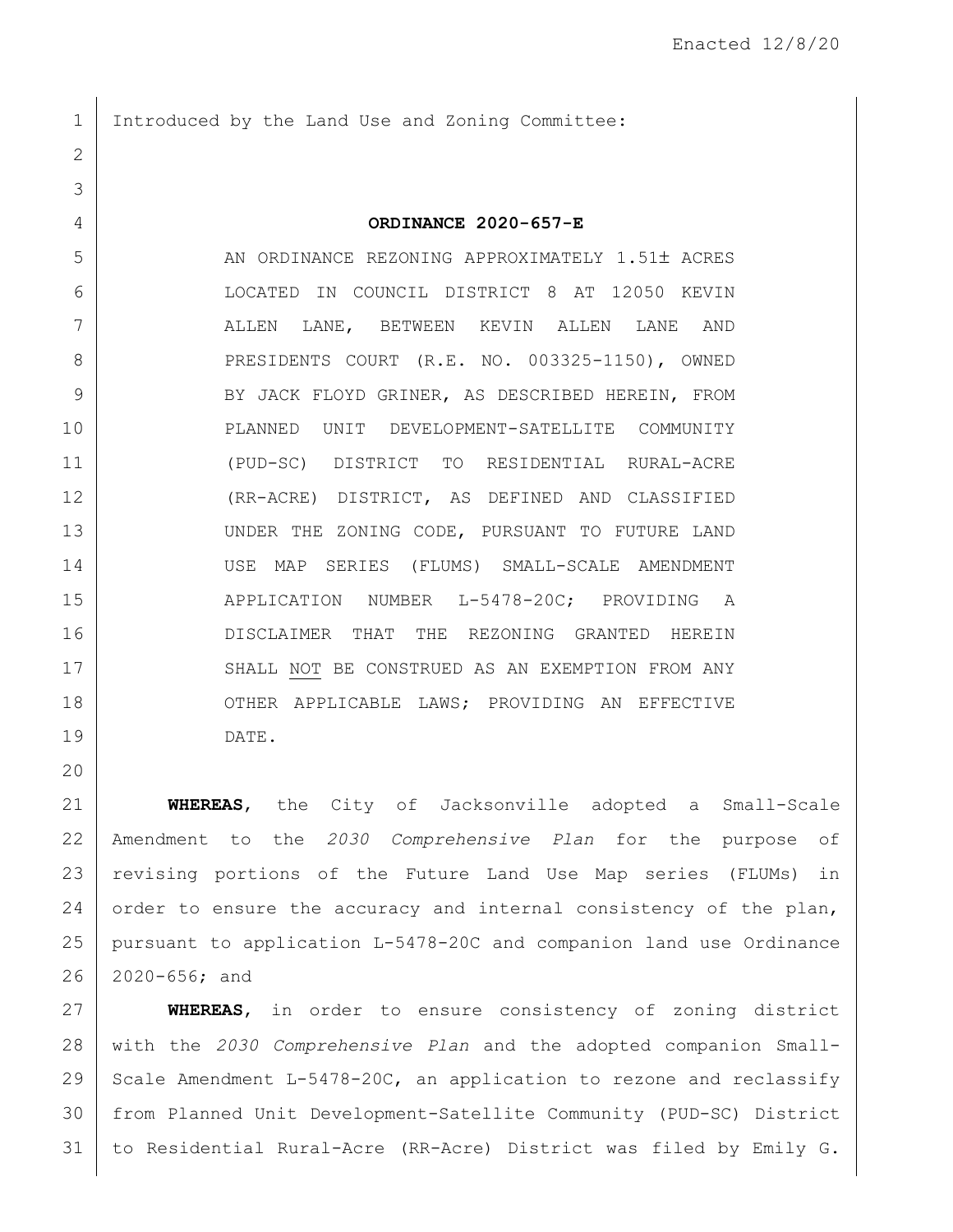1 Pierce, Esq., on behalf of Jack Floyd Griner, the owner of 2 approximately 1.51± acres of certain real property in Council 3 District 8, as more particularly described in Section 1; and

 **WHEREAS**, the Planning and Development Department, in order to ensure consistency of this zoning district with the *2030 Comprehensive Plan*, has considered the rezoning and has rendered an 7 advisory opinion; and

 **WHEREAS**, the Planning Commission has considered the 9 application and has rendered an advisory opinion; and

 **WHEREAS**, the Land Use and Zoning (LUZ) Committee, after due notice, held a public hearing and made its recommendation to the 12 Council; and

 **WHEREAS**, the City Council, after due notice, held a public 14 | hearing, and taking into consideration the above recommendations as well as all oral and written comments received during the public hearings, the Council finds that such rezoning is consistent with the *2030 Comprehensive Plan* adopted under the comprehensive planning ordinance for future development of the City of 19 Jacksonville; now, therefore

**BE IT ORDAINED** by the Council of the City of Jacksonville:

 **Section 1. Subject Property Location and Description.** The 22 | approximately  $1.51\pm$  acres (R.E. No. 003325-1150) are located in Council District 8 at 12050 Kevin Allen Lane, between Kevin Allen 24 | Lane and Presidents Court, as more particularly described in **Exhibit 1**, dated October 6, 2020, and graphically depicted in **Exhibit 2**, both of which are **attached hereto** and incorporated 27 herein by this reference (Subject Property).

 **Section 2. Owner and Applicant Description.** The Subject Property is owned by Jack Floyd Griner. The applicant is Emily G. Pierce, Esq., 1301 Riverplace Boulevard, Suite 1500, Jacksonville, Florida 32207; (904) 398-3911.

 $- 2 -$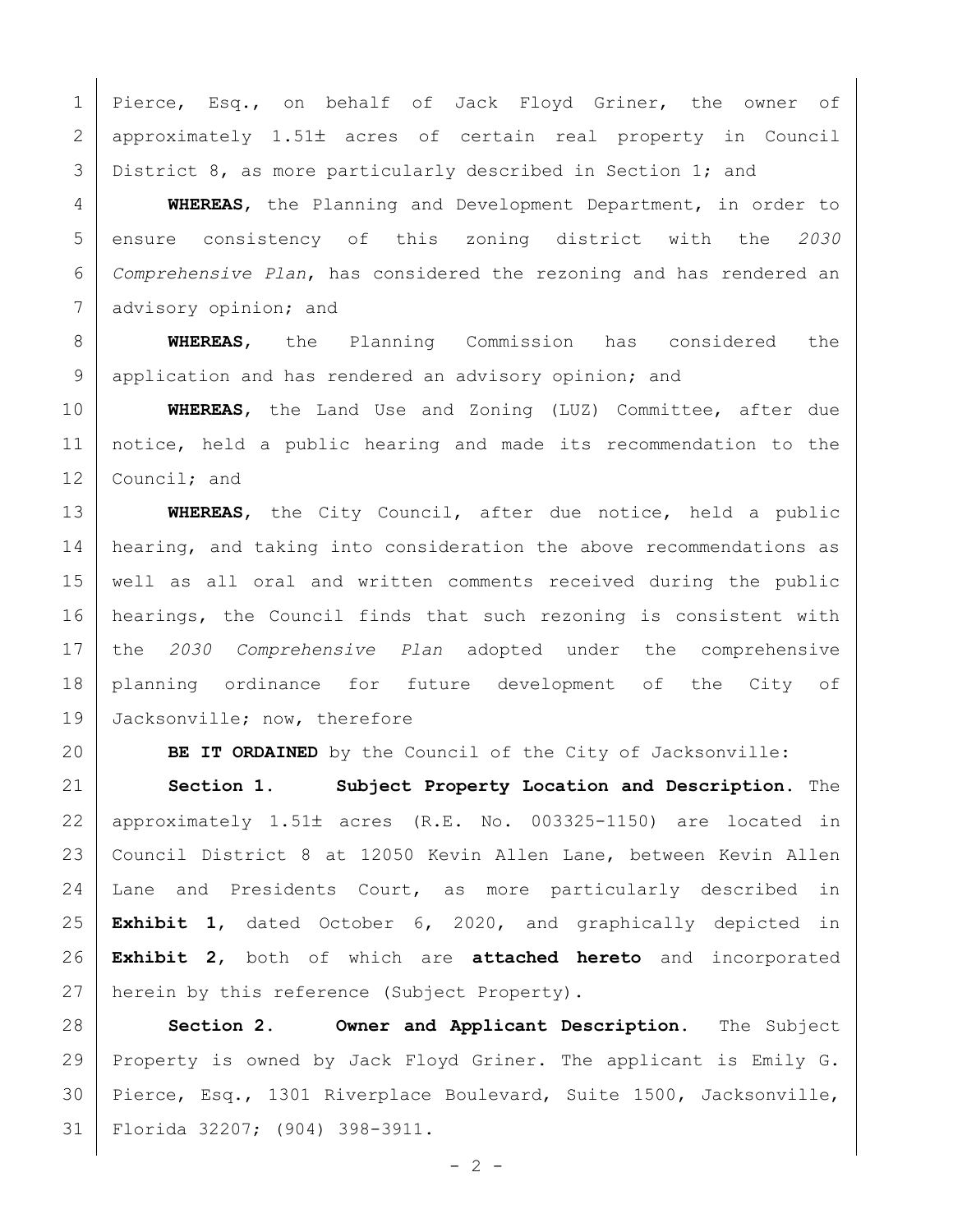**Section 3. Property Rezoned.** The Subject Property, pursuant to adopted companion Small-Scale Amendment Application L- 5478-20C, is hereby rezoned and reclassified from Planned Unit Development-Satellite Community (PUD-SC) District to Residential 5 | Rural-Acre (RR-Acre) District.

 **Section 4. Contingency.** This rezoning shall not become effective until 31 days after adoption of the companion Small-Scale 8 | Amendment; and further provided that if the companion Small-Scale 9 | Amendment is challenged by the state land planning agency, this 10 rezoning shall not become effective until the state land planning agency or the Administration Commission issues a final order determining the companion Small-Scale Amendment is in compliance with Chapter 163, *Florida Statutes.*

14 **Section 5. Disclaimer.** The rezoning granted herein 15 shall **not** be construed as an exemption from any other applicable 16 | local, state, or federal laws, regulations, requirements, permits 17 or approvals. All other applicable local, state or federal permits 18 or approvals shall be obtained before commencement of the 19 development or use and issuance of this rezoning is based upon 20 acknowledgement, representation and confirmation made by the 21 | applicant(s), owner(s), developer(s) and/or any authorized agent(s)  $22$  or designee(s) that the subject business, development and/or use 23 | will be operated in strict compliance with all laws. Issuance of 24 this rezoning does **not** approve, promote or condone any practice or 25 act that is prohibited or restricted by any federal, state or local 26 laws.

27 **Section 6. Effective Date.** The enactment of this 28 | Ordinance shall be deemed to constitute a quasi-judicial action of 29 the City Council and shall become effective upon signature by the 30 Council President and the Council Secretary.

- 3 -

31